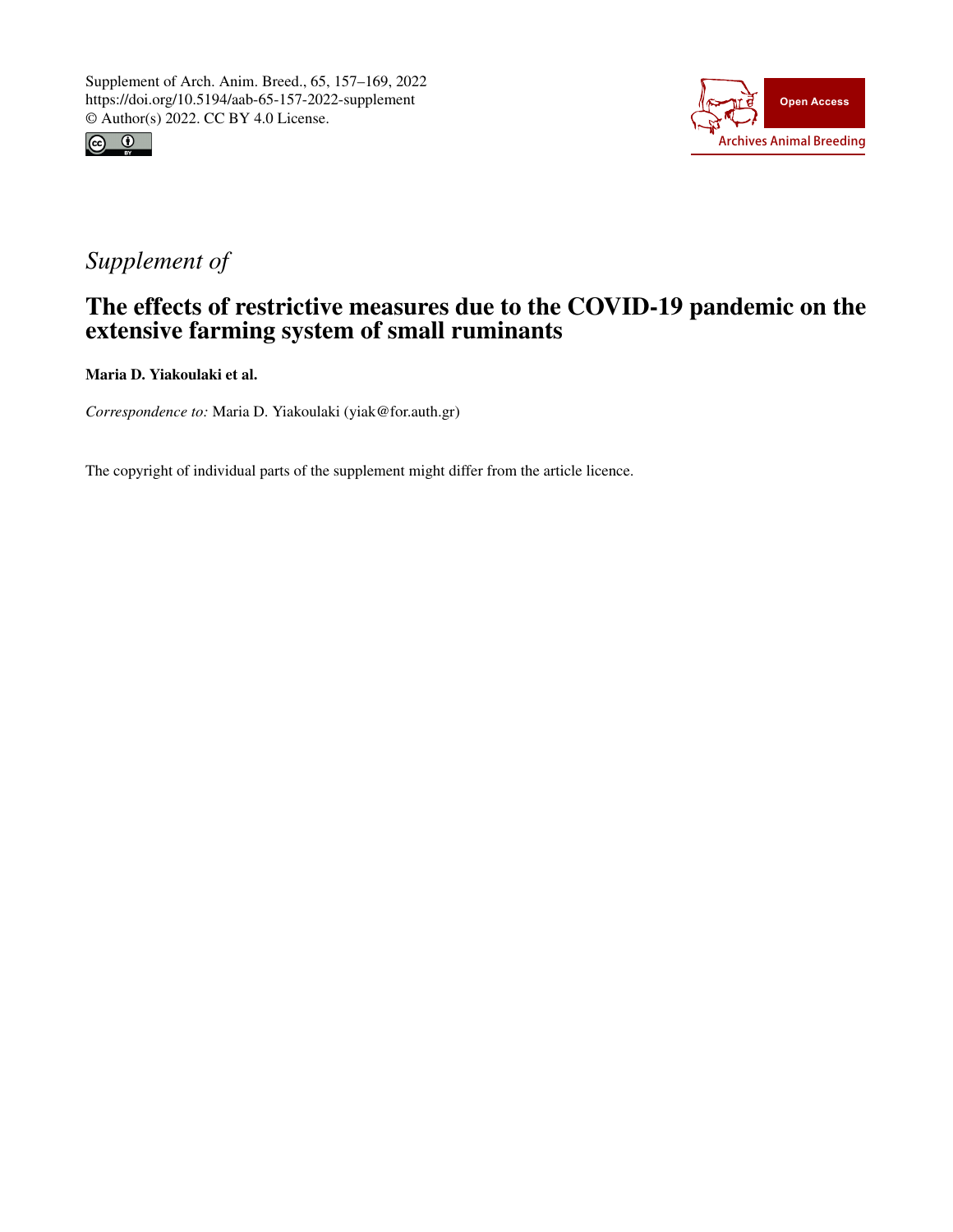**Supplement (Sect. S1):** A questionnaire for the effects of restrictive measures due to Covid-19 pandemic on the extensive farming system of sheep and goats.

| <b>Consent Provision</b>                                    |                |                             |  |  |  |  |
|-------------------------------------------------------------|----------------|-----------------------------|--|--|--|--|
| Please provide your consent<br>to participate in this study | Yes, I consent | $\Box$ No, I do not consent |  |  |  |  |
| <b>Research's Code Number:</b>                              |                |                             |  |  |  |  |
| Date:                                                       |                |                             |  |  |  |  |

| N <sub>o</sub>           | <b>Ouestion</b>                                |  |
|--------------------------|------------------------------------------------|--|
| $\vert$ 1                | Livestock holding's info                       |  |
| $\overline{\mathbf{0}}$  | <b>Farm's National Reference Number (No):</b>  |  |
| $\overline{\mathbf{02}}$ | <b>Breeder's Name:</b>                         |  |
| $\vert$ 03               | In which Local Community is your farm located? |  |

| $\overline{\mathbf{2}}$ | <b>Breeder's profile</b>                                                |                                                                                                        |  |                      |                    |  |
|-------------------------|-------------------------------------------------------------------------|--------------------------------------------------------------------------------------------------------|--|----------------------|--------------------|--|
| 04                      | <b>Gender</b>                                                           | Male $\square$                                                                                         |  | Female $\square$     |                    |  |
| 05                      | Please indicate your age<br>group                                       | 21-30 years $\Box$ , 31-40 years $\Box$ , 41-50 years $\Box$ , 51-60 years $\Box$ , 61-70 years $\Box$ |  |                      |                    |  |
| 06                      | Please indicate your<br>educational level                               | Primary School □                                                                                       |  | Middle School $\Box$ | High School $\Box$ |  |
|                         |                                                                         | Technological Educational Institute's degree $\square$                                                 |  | Bachelor's degree □  |                    |  |
| 07                      | Do you have any other<br>activities in addition to<br>animal husbandry? | No <sub>1</sub>                                                                                        |  | Yes $\Box$           |                    |  |
| 08                      | If yes, please specify.                                                 |                                                                                                        |  |                      |                    |  |

| $\overline{\mathbf{3}}$ | <b>Livestock holdings characteristics</b>                          |                                                                                                                                                                                                                                           |                 |                  |                 |  |  |
|-------------------------|--------------------------------------------------------------------|-------------------------------------------------------------------------------------------------------------------------------------------------------------------------------------------------------------------------------------------|-----------------|------------------|-----------------|--|--|
| 09                      | Please define the type of your<br>holding                          | Individual $\square$                                                                                                                                                                                                                      |                 | Family $\square$ |                 |  |  |
| 10                      | <b>Number of family employees in</b><br>your holding (No)          | $1 \sqcap 2 \sqcap 3 \sqcap$                                                                                                                                                                                                              |                 |                  |                 |  |  |
| 11                      | <b>Number of non-family</b><br>employees in your holding (No)      | $1 \sqcap 2 \sqcap$<br>$0\Box$                                                                                                                                                                                                            |                 |                  |                 |  |  |
| 12                      | <b>Please define the applied</b><br>farming system in your holding | Transhumant $\Box$<br>Sedentary $\Box$<br>(Animals can freely utilize the<br>(Seasonal movement of animals<br>pastures that are allocated to the<br>winter<br>between<br>and<br>summer<br>village where the breeder resides)<br>pastures) |                 |                  |                 |  |  |
| 13                      | Kind of raised animal species                                      | Sheep $\square$                                                                                                                                                                                                                           |                 | Goats $\square$  |                 |  |  |
| 14                      | Number of animal species (No)                                      |                                                                                                                                                                                                                                           |                 |                  |                 |  |  |
| 15                      | <b>Please specify the structure of</b><br>flock in your holding    | Sheep $\square$                                                                                                                                                                                                                           | Goats $\square$ |                  | Mixed $\Box$    |  |  |
| 16                      | Please specify the orientation of<br>production in your holding    | Milk $\Box$                                                                                                                                                                                                                               | Meat $\Box$     |                  | Mixed $\square$ |  |  |